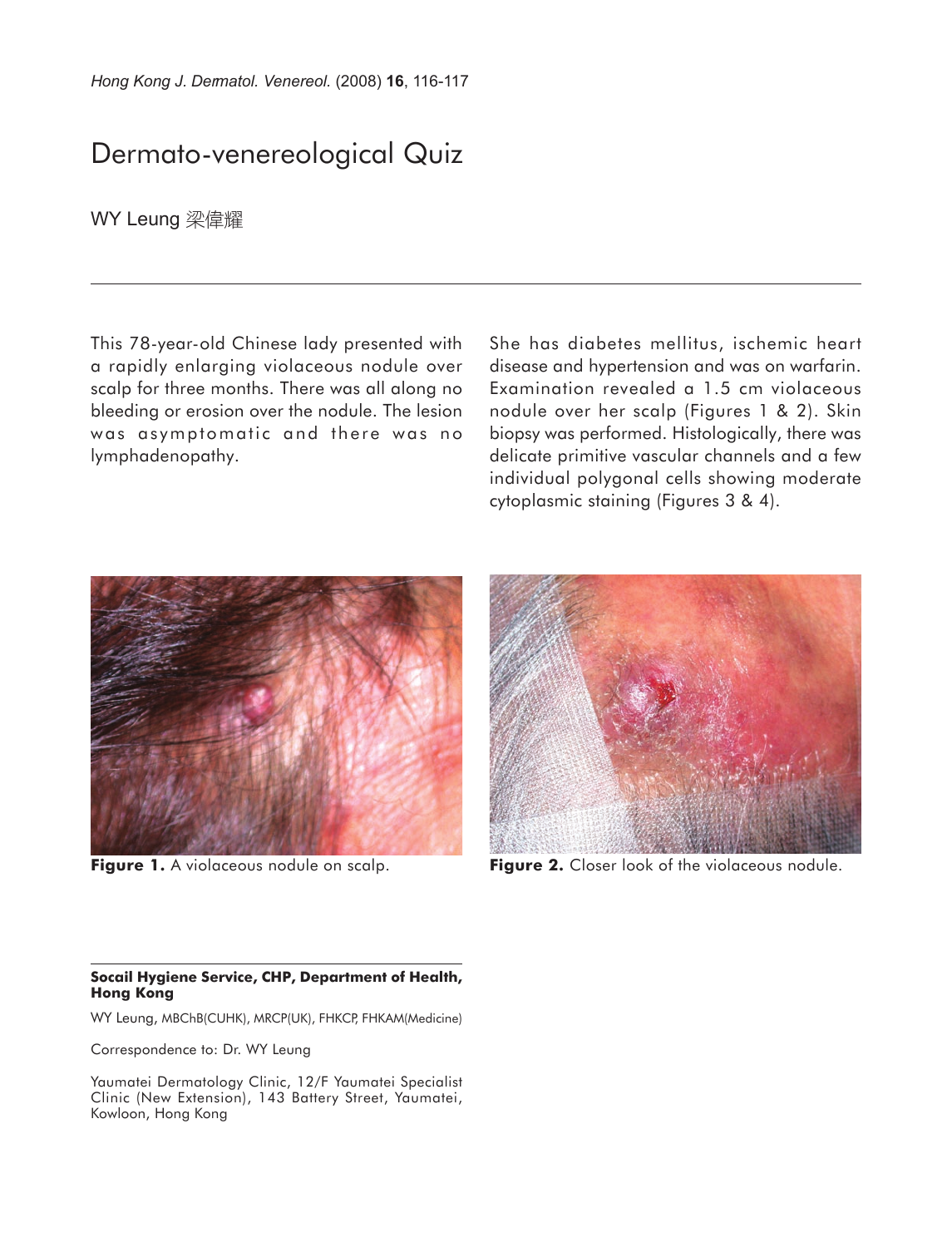

**Figure 3.** Pathology finding. (H&E, Original magnification x 400)



## **Questions**

- 1. What are the likely differential diagnoses?
- 2. What are the most likely clinical diagnosis and associations?
- 3. What is the natural history of this condition?
- 4. What is the treatment?